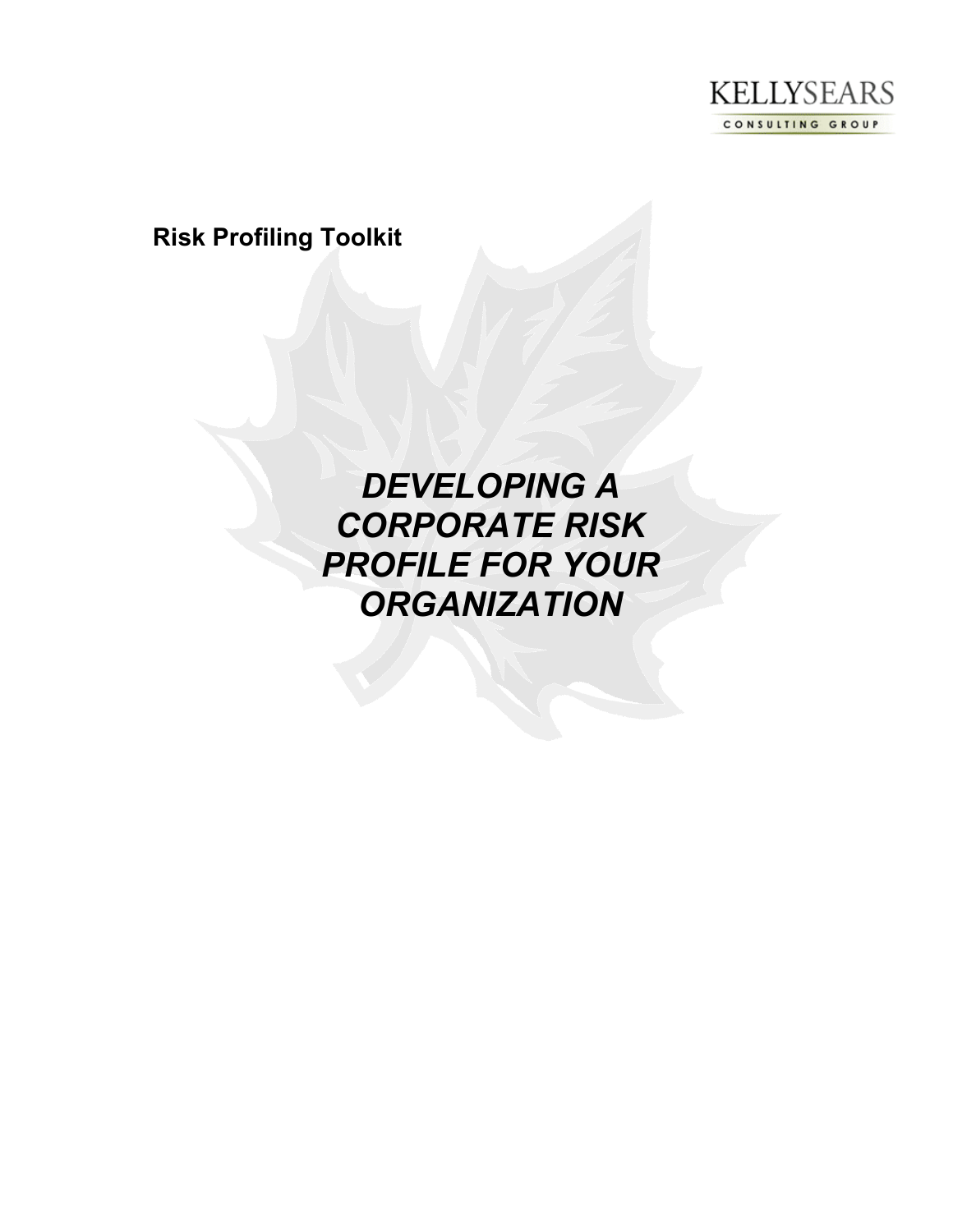# *I Background*

Under the TBS Risk Management Policy, departments and agencies must identify the "potential perils, factors and types of risk to which their assets, program activities and interests are exposed". Similarly, in the Integrated Risk Management Framework, the first element is developing the "Corporate Risk Profile" whereby the organization's risks are identified through environmental scanning, the current status of risk management within the organization is assessed, and the organization's risk profile is identified.

### **A. Departmental and agency requirements regarding risk profiling**

Departments and agencies are increasingly seeing the benefits of implementing an integrated risk management approach. A first step in pursuing integrated risk management is to develop an organization-wide risk profile (often referred to as a corporate risk profile). The risk profile should address the following elements:

- $\Box$  Key risk areas (e.g., strategic, operational, project)
- $\Box$  Strengths and weaknesses of the department/agency
- $\Box$  Major opportunities and threats
- $\Box$  Risk tolerance levels
- $\Box$  Capacity to manage risks
- $\Box$  Learning needs and tools
- $\Box$  The organization's risk tolerance, priority setting and ability to mitigate risks
- $\Box$  Linkages between different levels of risks (e.g., operational and overall departmental priorities, business and program risks, sector specific and department-wide)
- $\Box$  Linkages with management processes of the department

A corporate risk profile can be prepared for a specific department, agency, or sector/branch, depending on the scope of its mandate and operations. The challenge is to ensure that risk management is aligned at the various levels of the organization.

We present on the following pages some of the challenges in implementing integrated risk management and developing an organization-wide risk profile. We propose the use of workshops to develop the risk profile. Other long term approaches (e.g., environmental scanning) should also be pursued depending on the particular circumstances of the organization. However, the basic concepts would remain the same.

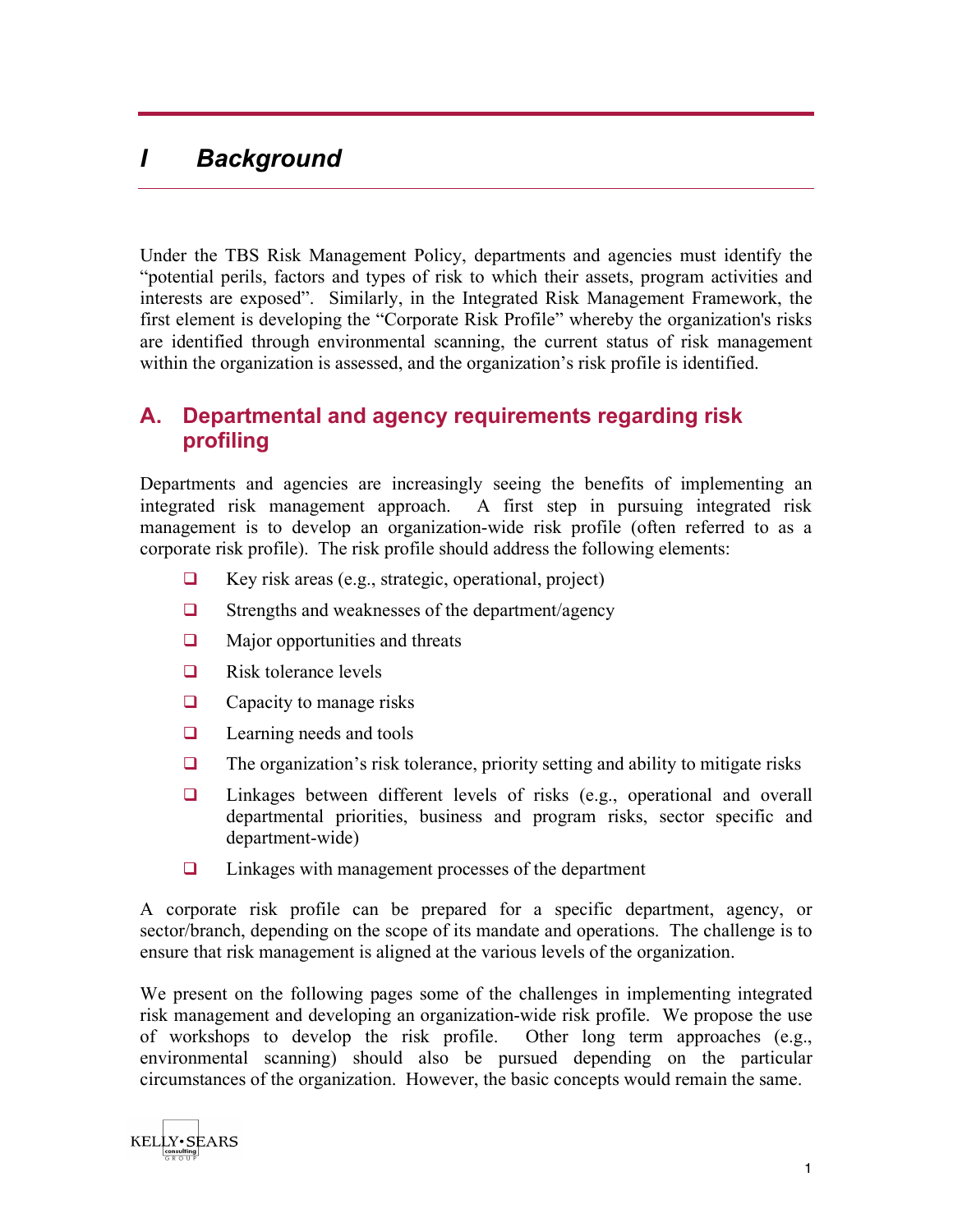# **B. Issues and challenges of integrated risk management**

#### **1. Developments in integrated risk management**

Risk management is a very complex and wide sweeping subject matter area. Although the Integrated Risk Management Framework is relatively recent in the federal government as a management tool, departments and agencies have been carrying out risk management as a formal discipline for a number of years, for example, in the scientific assessment of food or product risks, IM/IT project planning, defence operational planning, threat and risk assessments. We have identified below some of the overall contextual factors that could have a bearing on the development of the organization-wide risk profile.

- **Treasury Board Secretariat Integrated Risk Management Framework.** Is intended to advance the use of a more corporate and systematic approach to risk management across government for longer term strategy and for dayto-day activities; to contribute to building a risk-smart workforce and environment that allows for innovation and responsible risk-taking while ensuring legitimate precautions are taken to protect the public interest, maintain public trust, and ensure due diligence; and to propose a set of risk management practices that departments can adopt, or adapt, to their specific circumstances and mandate. The **Office of the Auditor General** recently released the results of an audit of the application of integrated risk management in federal departments. It confirmed that departments are at the initial stages of developing their integrated risk management practices, and identified gaps in action plans to guide the process, risk profiling, and the need for more guidance toward integrating risk management in their management culture.
- **Precautionary approach.** Decisions must often be made in the presence of considerable uncertainty. The precautionary approach forces a conscious risk management decision to act, or to not act, more frequently, despite the lack of full scientific certainty. It emphasizes the need to take timely and appropriately preventative action, even in the absence of a full scientific demonstration of cause and effect. The precautionary principle/ approach are becoming a key issue in international relations, in terms of trade, health protection and environmental issues. Health Canada has played a leading role in the application of the precautionary approach.
- **Modern Comptrollership/Modern Management.** The Report on the Independent Review Panel on Modernization of Comptrollership in the Government of Canada highlighted risk management as one of the four key pillars of modern comptrollership.

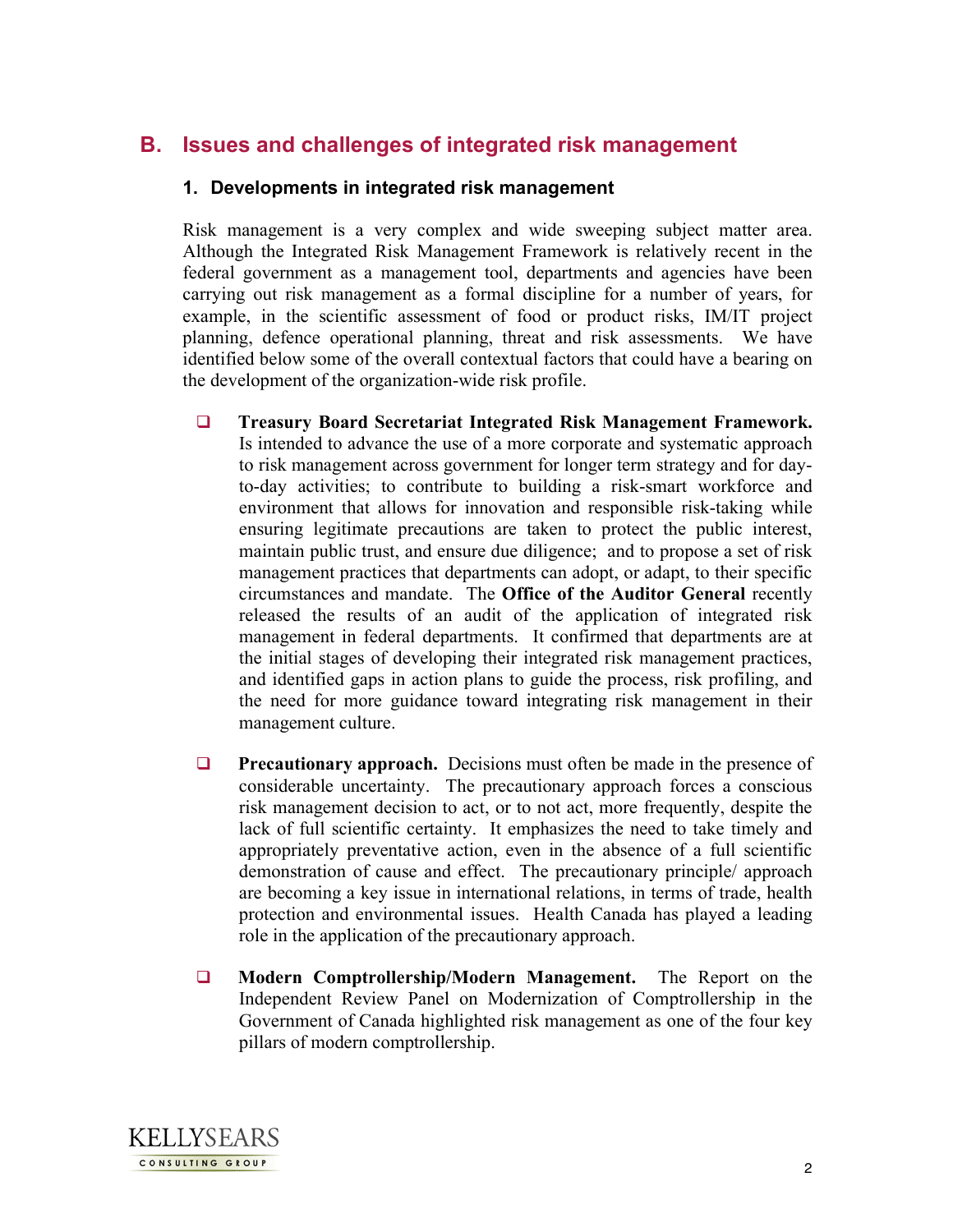- **Privy Council Office—Risk Management for Canada and Canadians: Report of the ADM Working Group on Risk Management (2000).** An objective of the Working Group was to identify common elements of approaches to risk management used in Departments and Agencies that are applicable across the Government of Canada, and to explore horizontal aspects of risk management in government.
- **Emergence of threat management.** With the increasing number of recent threats (e.g., terrorism, Nile Virus, SARS, Mad Cow), threat management is emerging as a management discipline which has close linkages with risk management. Key elements of threat management include collecting intelligence to identify threats, and then profiling and prioritizing these threats.
- **Public perceptions of risks are changing.** Changing public perceptions of risks impact the need for risk management, and more particularly, external risk communications. Specific considerations include: the loss of trust and confidence in government decisions (even where these are science-based); questions of transparency; and loss of confidence of the public in regulatory systems. Risk communications is becoming more and more important as a key element of risk

### **2. Challenges faced by departments in doing risk management**

We highlight below some of the specific challenges faced by federal departments in dong risk management, and need to be considered in developing the risk profiles.

- **Federal departments must respond to unpredictable external emergencies that happen suddenly, are difficult to plan for, and vary considerably in scope.** These emergencies happen over and above regular planned activities.
- **Departments and agencies must often work within international and/or national collaborative frameworks.** Partnerships with other countries, with the provinces and territories, or with other stakeholders, will set limits on the approach followed by federal departments and agencies in managing risks.
- **Risk communication must appropriately balance the need for transparency with the need to be a responsible government.** This is more difficult if there is a lack of understanding or trust between stakeholders.
- **Increasing legal risks.** Departments have been subject to an increasing level of litigation, and must increasingly consider the question of legal liabilities. Certain departments must also assume responsibility for contingent liabilities. The Department of Justice has been leading efforts to develop a sustainable approach to managing legal risks that protects the interest of the Crown and minimizes overall costs.

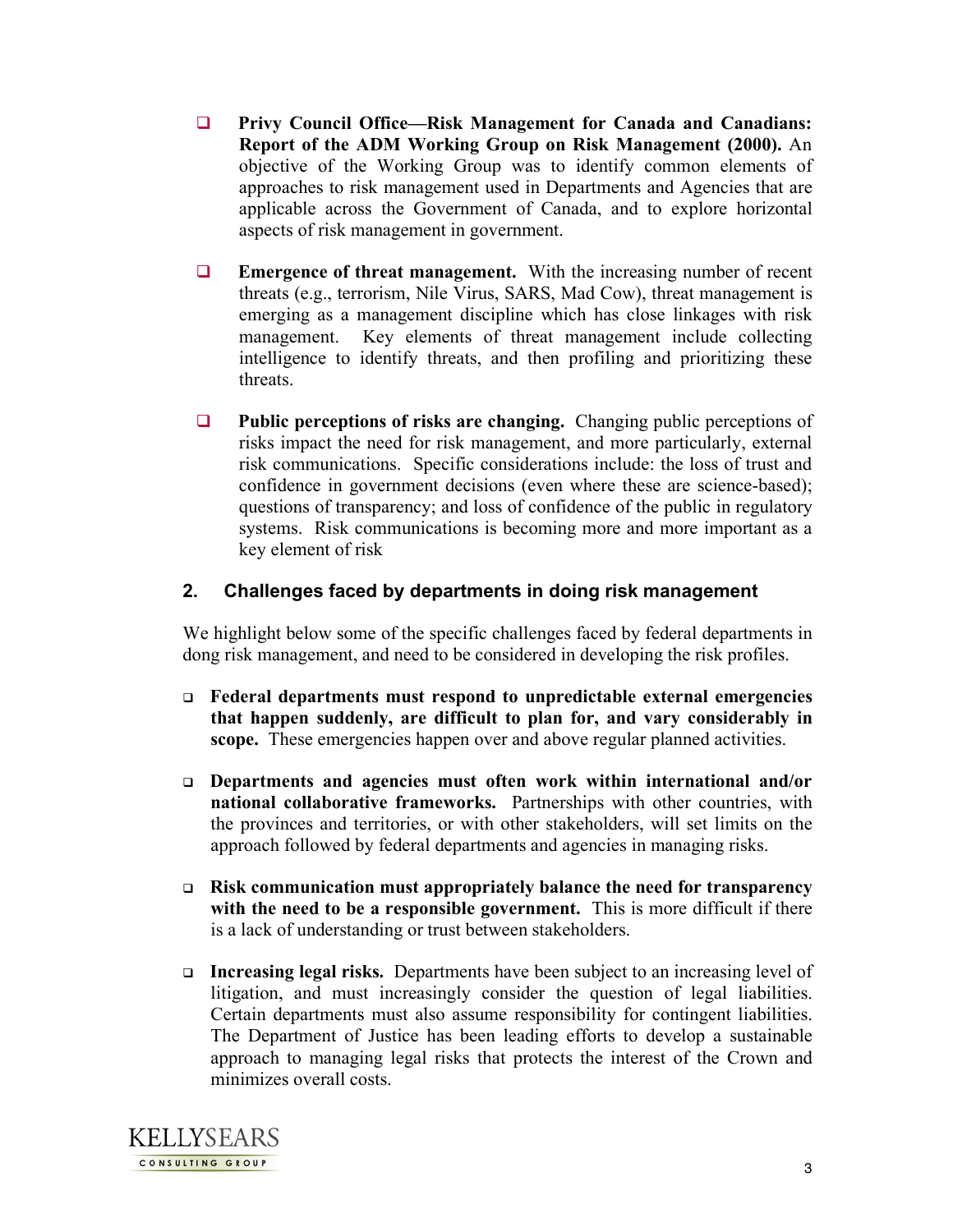- **Need to better formalize the long term, organization-wide approach to risk management.** Risks need to be assessed on both a short term and long term basis. The pressures facing departments have been changing at such a fast pace that they have inevitably been forced to take a more short term view of risk management. However, the mechanisms should be in place to help them focus on long term risks as well as short term ones. This means enhancing long range planning/ risk management capabilities at the organization-wide level, taking a more systematic approach to risk identification, and using scenario building and other techniques to help assess risks on a long term basis.
- **Lack of quantitative data to support definition of risks.** Most of risk management within the public sector has been qualitative. There is a lack of quantitative data on the level of hazards and exposure. Quantitative analysis is ideal but difficult to achieve. This has implications in developing the risk profiles in that there may not be a huge number of risks, but the description of the scope of each of the risks can be very challenging and complex.

#### **3. Specific issues to be addressed in profiling organization-wide risks**

- **Need to consider the broad range of risks,** including safety, economic, environmental, political, trade/ market access, and general business risks in addition to science-based risks.
- **Linking the various types and levels of risks.** Risks at the operational level, risks at the business line and program level, and risks at an organization-wide level, must all be linked as part of working toward an integrated risk management framework.
- **Departmental capacity for risk profile is limited by its ability to do monitoring and surveillance for early identification and assessment of emerging risks.** There is a need to strengthen intelligence gathering and early warning systems as these have a direct impact on the ability to identify and prioritize risks. With program review, a number of the programs in place to collect such intelligence were reduced as resources were retained for handling day to day crises.
- **Need for close interface and communications between departments.** A number of the risks are common to several departments, and require horizontal and collaborative arrangements.
- **Public pressure and perceptions may result in existing resources or additional new resources being directed to areas of high concern in the public agenda.** In some cases, the public may consider a risk to be of greater concern that it would otherwise be assessed from a strictly science-based or technical perspective.

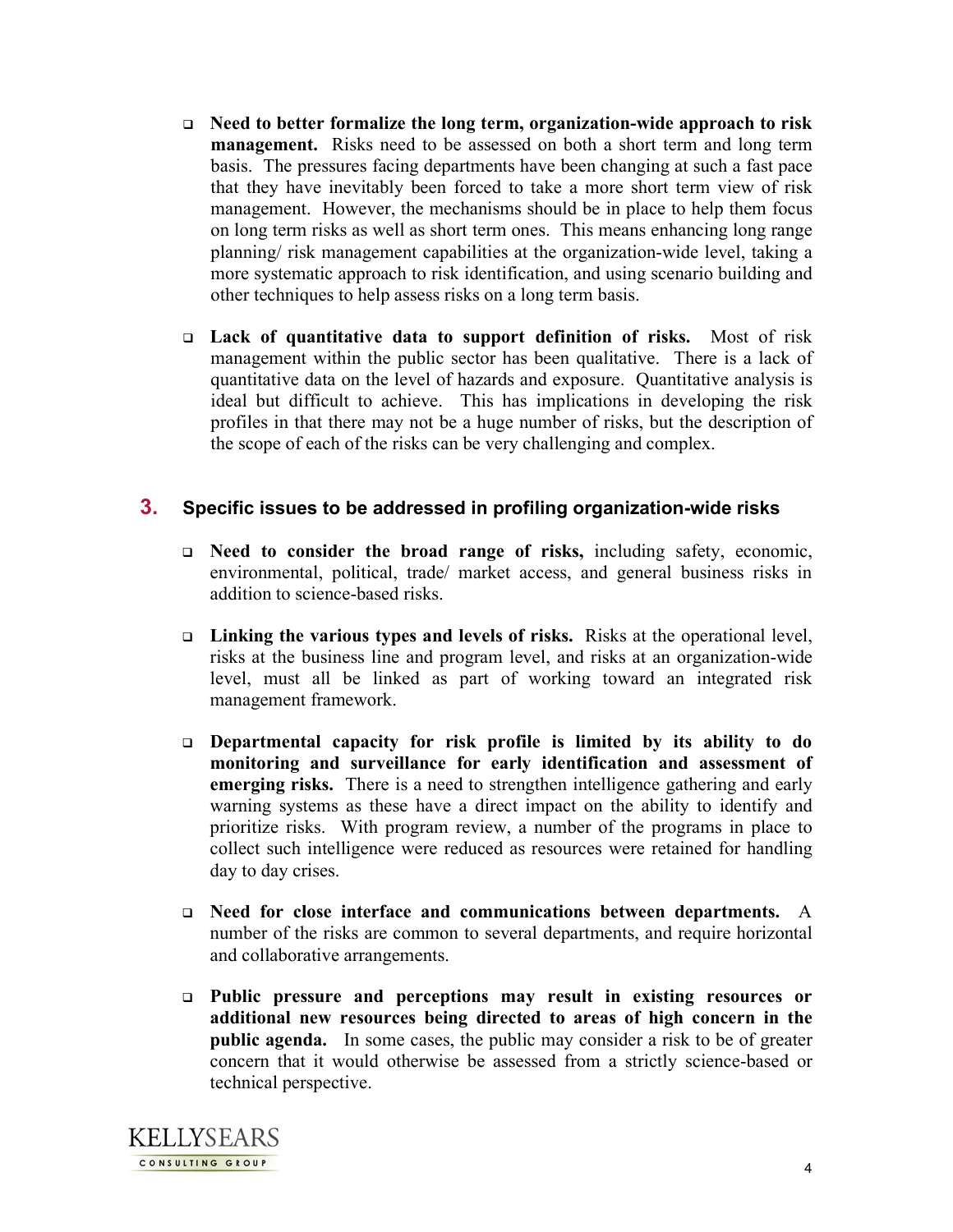# **4. Examples of risks faced by federal departments and agencies**

We have summarized below the types of risks that would typically need to be considered in profiling the risks of an organization.

| Risk Impact         | Type of Risk                   | Examples of risks                                       |
|---------------------|--------------------------------|---------------------------------------------------------|
|                     | Health                         | $\Box$ Incoming pathogens                               |
|                     |                                | $\Box$ Emerging pathogens                               |
|                     |                                | $\square$ Unsafe products/ substances                   |
|                     | Trade/ market access           | $\Box$ International measures/sanctions/retaliatory     |
| External (affecting |                                | action                                                  |
| external public,    |                                | $\Box$ International standards                          |
| clients and         | Socio-economic                 | $\Box$ Reaction from stakeholder groups                 |
| stakeholders)       |                                | $\Box$ Loss of quality of life                          |
|                     | Environmental                  | Biotechnology crops<br>$\Box$                           |
|                     |                                | $\Box$ Natural hazards                                  |
|                     | Public perception              | $\Box$ Intensity of public reaction                     |
|                     |                                | Timeliness of decisions<br>$\Box$                       |
|                     | Security                       | $\Box$ Terrorism activities (e.g., contamination of the |
|                     |                                | food supply)                                            |
|                     | Consumer protection (on non-   | Fraud/misleading labeling<br>$\Box$                     |
|                     | health matters)                | Tampering<br>$\Box$                                     |
|                     |                                | $\Box$ False claims                                     |
|                     | Service delivery (operational) | $\Box$ Lack of resources/ increased costs               |
|                     |                                | $\Box$ Lack of capacity/ competencies                   |
|                     |                                | <b>Breakdowns</b><br>$\Box$                             |
| Internal (corporate |                                | $\Box$ Labour disruptions                               |
| business risks      |                                | $\Box$ Implementation/ transition delays                |
| affecting the       | Legal                          | Claims/Liabilities<br>$\Box$                            |
| department)         | Technological                  | Infrastructure problems<br>$\Box$                       |
|                     |                                | Security of information<br>$\Box$                       |
|                     | Organizational/human           | Departure of staff over next 5-7 years<br>$\Box$        |
|                     | resources                      | $\Box$ Recruitment of staff with required expertise     |
|                     |                                | $\Box$ Retention of corporate knowledge                 |
|                     | Asset                          | $\Box$ Health, safety and security of staff             |
|                     |                                | Rust out of facilities and equipment                    |
|                     | Privacy                        | Unauthorized access to information<br>$\Box$            |
|                     |                                | $\Box$ Misuse of information                            |

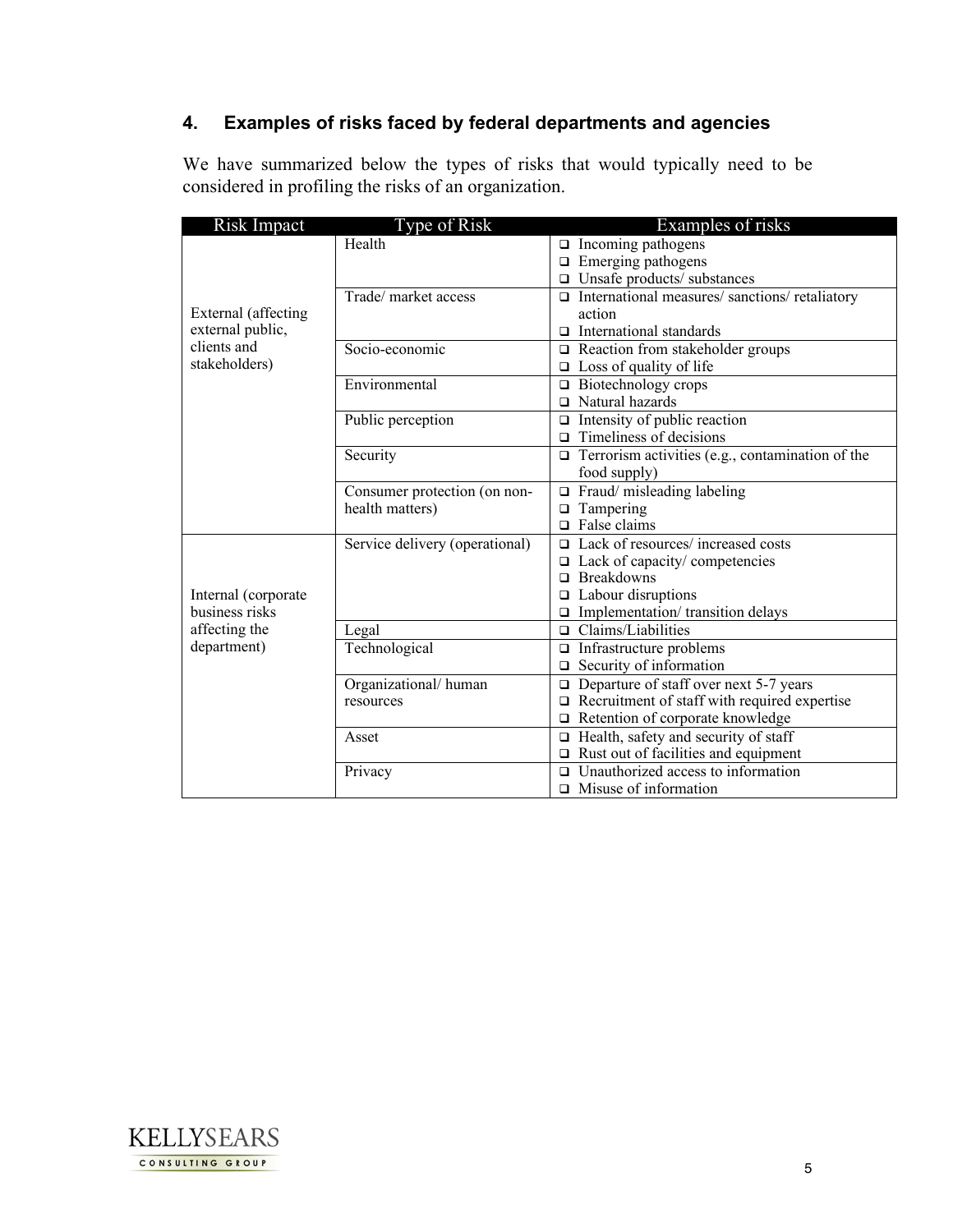#### **5. Examples of opportunities for departments and agencies to improve risk profiling**

We have provided below examples of improvements that are typically required in the way risks are identified within departments and agencies:

- **Develop an overall integrated risk profile that covers the full range of risks (program and internal business risks).** This concept is not always readily accepted where business risks are seen as secondary to the program risks (e.g., human health, safety), and the relationships between business and program risks are not always evident in the short term.
- **Maintain and update an overall profile of the internal/ external risks facing the organization (in the short and long term), and linkages with measures that are in place to mitigate these risks.** The concept of maintaining/updating and prioritizing a list of risks is a straightforward one from a management perspective, but is often seen as being overly simplistic from a scientific, technical or operational perspective.
- **Be more explicit about the acceptable level of risk tolerance in each program/ functional area, and review these with external stakeholders.** Often, this information is available at the operational level, but is not well known at the senior management levels. Further, resources are typically not available to address those cases where risk levels are high, and resource allocation processes in departments must be made more flexible so that resources can be reallocated to the high risk areas.
- **Establish more formal process for prioritizing risks and organizationwide priorities at the Senior Executive Committee.** Senior management needs to become more actively engaged and play a leadership role in prioritizing the risks, and making management decisions (e.g., resource allocations) based on the prioritization of risks.
- **Enhance communications of organization-wide risks to staff and external stakeholders.** This has longer term implications in terms of training staff in risk management concepts, building risk profiling into strategic planning, monitoring risks as part of the performance measurement systems, and developing mechanisms to improve information sharing so that the information gets out to all staff.
- **Continue to develop quantitative approaches to assess levels of hazards, risks and probabilities.** This also means establishing a more dedicated focus on environmental scanning and intelligence gathering, improving information sharing between departments, and identifying and defining competencies required to do risk profiling.

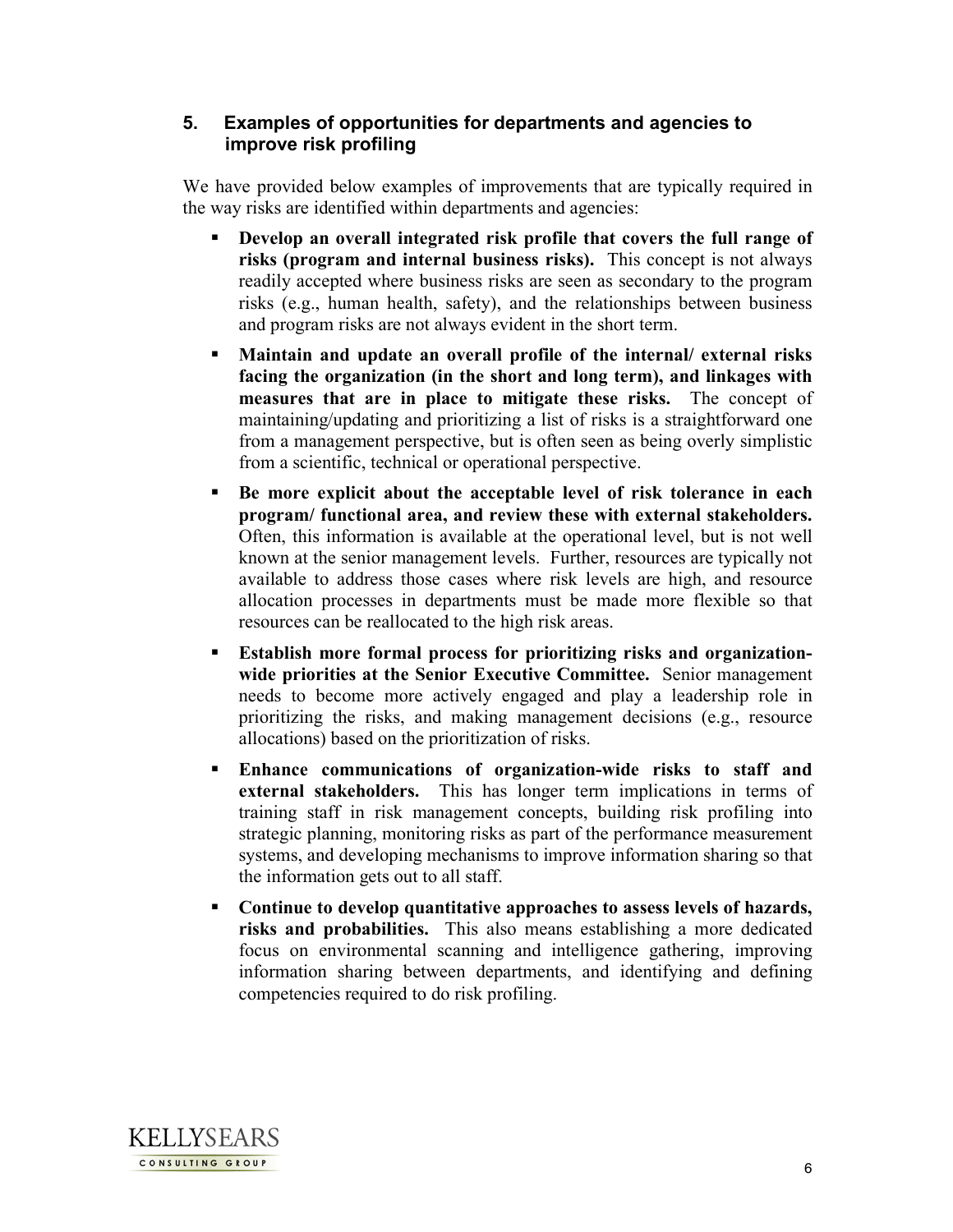# **A. The corporate risk profile**

Given that the concept of risk management is still relatively new to departments/agencies, our suggested approach would be to keep the risk profile as simple as possible at this particular time. In summary, the risk profile would include such elements as:

- $\Box$  Key risk areas (e.g., strategic, operational, project), including major opportunities and threats
- $\Box$  Categorization of risks (e.g., human health, environment, trade, legal, human resources)
- $\Box$  Description of the risks
- $\Box$  Probability of risk (low, med, high)
- $\Box$  Impact of risk
- Risk timeframe (e.g., short: 2 years or less, medium: 3-4 years, long term: 5 years or more)
- $\Box$  Relative priority of the risks
- $\Box$  Ways of measuring the risk (qualitative and quantitative)
- $\Box$  Risk tolerance levels (to the extent that these can be identified and/or measured)
- $\Box$  Mitigation measures that are currently in place, including strengths and weaknesses of the department
- $\Box$  Linkages between different levels of risks (e.g., operational and overall departmental priorities, business and program risks, sector specific and department-wide)
- $\Box$  Linkages with management processes of the organization
- $\Box$  Capacity of the organization to do risk management
- $\Box$  Learning needs and tools

Our experience has been that it is not the process of identifying the risks that is difficult, but rather the challenge is to describe the risks in a meaningful way such that the information on the risks can be used for decision-making. For example, people are well aware that risks exist from new products, however determining the level of risk from these new products and establishing how much funding should be allocated to programs to control the introduction of new products is the much greater challenge.

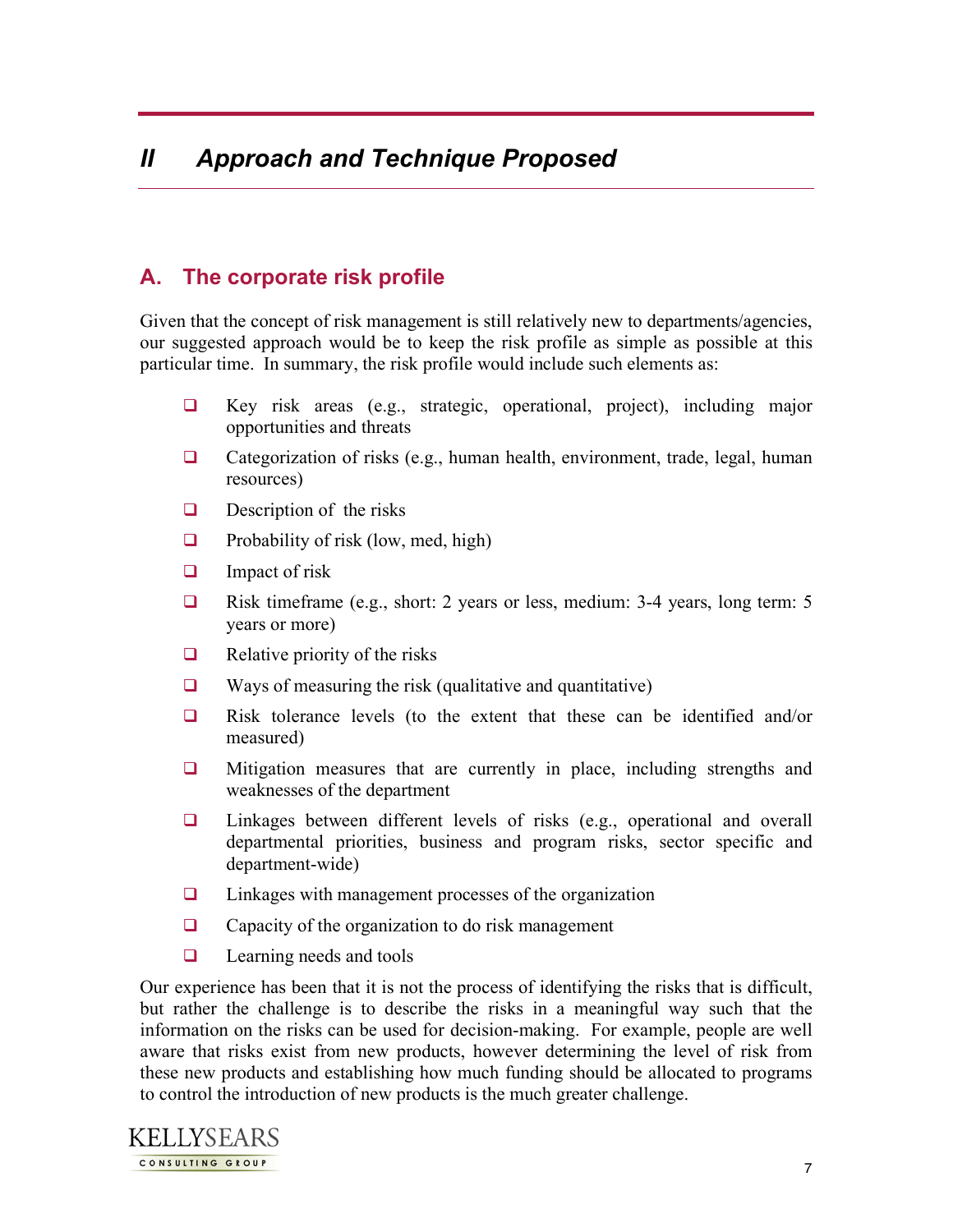Consequently, it is important not only to identify the risks, but to describe the scope of these risks in a way that the information can be meaningful for the organization in its future decision-making. This means prioritizing the risks, defining the risks at the right level, identifying ways of measuring the risks, and assessing the implications of these risks in terms of departmental decision-making.

# **B. Key messages**

Although staff are often familiar with the concepts of risk assessment and risk management at the operational level, they are often less familiar with the concept of integrated risk management at the enterprise wide level that includes both business and program risks. In fact, there is typically a high level of scepticism. Consequently, key messages need to focus on the benefits of integrated risk management, for example:

- $\Box$  The close relationships that do exist between organization-wide business risks and program/commodity risks
- $\Box$  The benefits of collecting intelligence and sharing knowledge on risks at an organization wide level, and using this information to keep senior management informed of emerging risks
- $\Box$  The benefits of applying the same rigorous risk management approach that is used to assess operational risks to assess organization-wide business risks
- $\Box$  The merits of having an ongoing process to identify new emerging risks at an organization wide level, and continuously reviewing the relative priorities of these risks to help with resource allocation decisions
- $\Box$  How integrated risk management can help program managers in their day-today business decisions.
- $\Box$  How integrated risk management can help drive the planning and decisionmaking processes of the department.

## **C. Proposed workshop program**

We have presented below a summary of the topics that could be covered during risk profiling workshops. A more detailed description is provided on the following pages. This workshop program is obviously preliminary and would need to be discussed and reviewed in greater detail at the time of a project engagement.

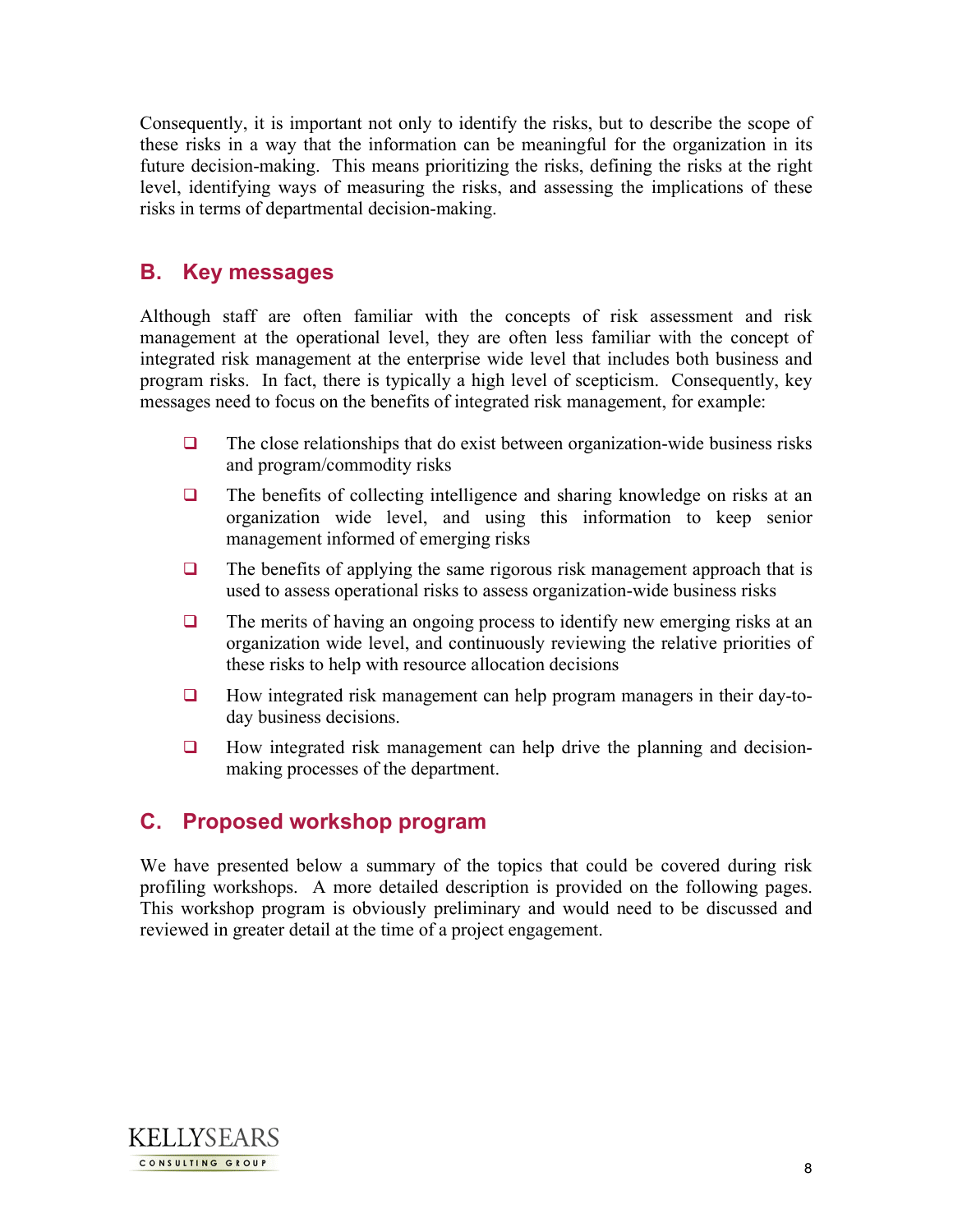#### **Preliminary workshop structure**

#### **Day 1**

| A—Overview of Integrated Risk Management concepts                 | 2 hours    |
|-------------------------------------------------------------------|------------|
| B—Role playing exercise on risks faced by a fictitious department | 1 hour     |
| C-Identification of corporate risks                               | 1.5 hours  |
| D-Identification of criteria to prioritize risks                  | $0.5$ hour |
| E—Prioritization of risks                                         | $1.0$ hour |
| Day 2                                                             |            |
| F—Qualification of high priority risks                            | 2.0 hours  |
| G—Responsibilities for risk management                            | $1.0$ hour |
| H—Implementation plans                                            | $1.0$ hour |
| I-Biggest challenge for implementation                            | $1.0$ hour |
| J—What does it mean for you as a manager?                         | $0.5$ hour |

Some overall themes regarding the overall approach proposed for the risk profiling workshops are:

- **The workshops would be highly interactive** to build on the knowledge of participants of risk management, as some participants will be highly knowledgeable of risk assessment and management in an operational context.
- **Allowing sufficient time to qualify the risks in terms of significance, impact, ways of measuring the risk, and approach for measuring the level of risk tolerance.** This recognizes that the major risks can be identified relatively easily (e.g., human health, trade, environment), however scoping and measuring these risks is the real challenge.
- **Maintaining an appropriate balance between mixing staff from branches/units, and separating staff where appropriate.** If there is a high similarity between certain risks between branches/units, then we will make an effort to combine staff from various areas of the organization.
- **Flexibility in the approach used to develop the corporate risk profile.** We would keep the overall approach sufficiently broad to allow participants to pursue different ways of profiling or describing the risks. We would also provide for time in the workshops to review the approach taken and obtain suggestions from workshop participants on potential improvements.
- **Do the first workshop on a pilot basis.** So as to enable changes to be made prior to the subsequent workshops.

The proposed program for the workshops is described in greater detail below.

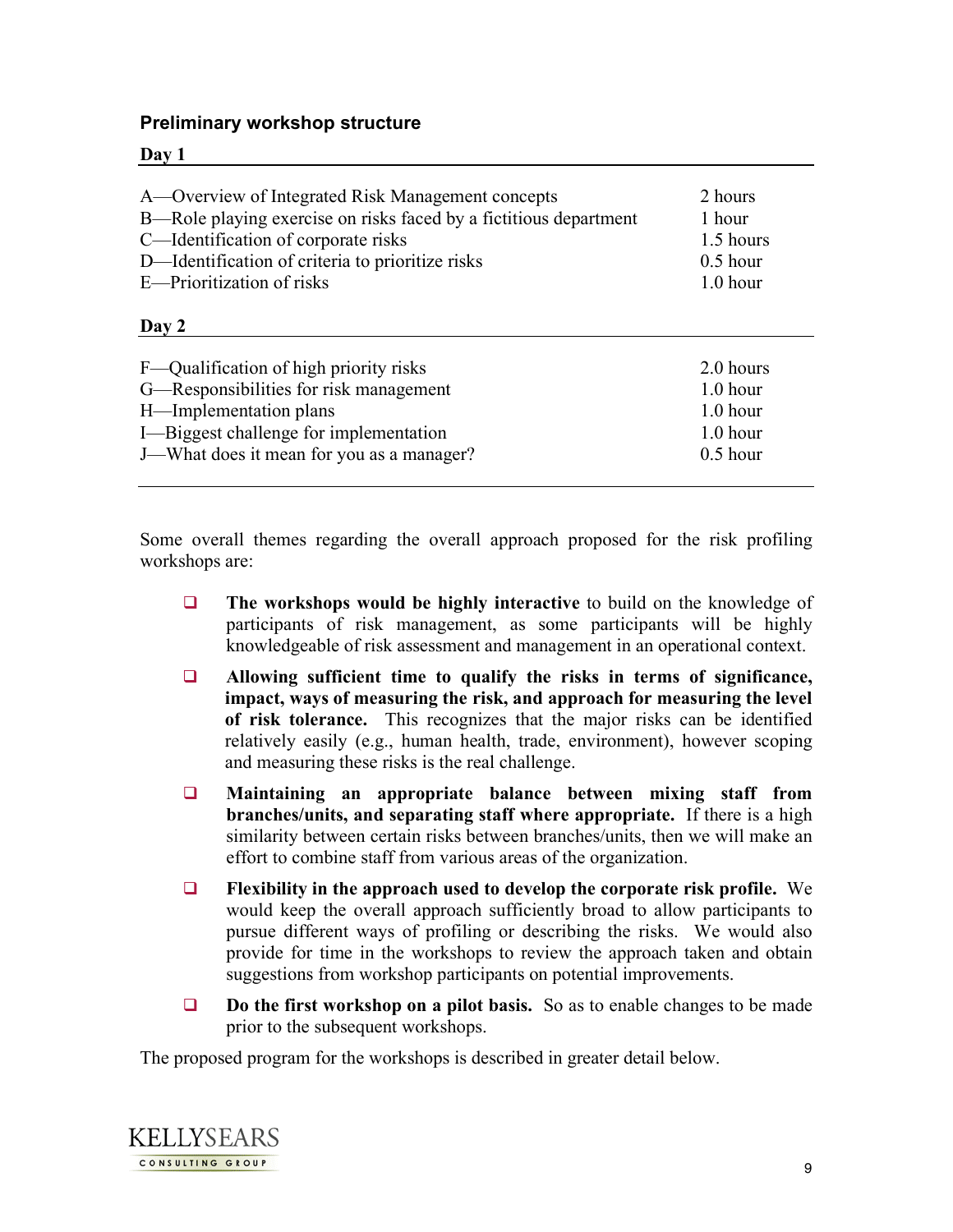### **Potential workshop program**

#### **A—Overview of Integrated Risk Management concepts**

| Objective        | To review with managers the basic concepts of Integrated Risk Management.                                                                                                                                                                                                                                                                                                                                                                                                                                                                                                 |
|------------------|---------------------------------------------------------------------------------------------------------------------------------------------------------------------------------------------------------------------------------------------------------------------------------------------------------------------------------------------------------------------------------------------------------------------------------------------------------------------------------------------------------------------------------------------------------------------------|
| Format           | 45 minute presentation in plenary session by the consultant followed by general<br>discussion and brief exercise                                                                                                                                                                                                                                                                                                                                                                                                                                                          |
| Content          | Objectives of integrated risk management<br>٠<br>How risk management fits into government-wide/departmental initiatives<br>٠<br>Elements of risk management framework<br>٠<br>Identifying risks through intelligence gathering<br>٠<br>Risk profiling<br>٠<br>Risk assessment<br>п<br>Concept of risk tolerance level<br>п<br>Concept of threat management<br>٠<br>Gathering intelligence<br>٠<br>Communicating risks<br>٠<br>Risk monitoring/measurement<br>٠<br>Responsibilities for implementing risk management<br>٠<br>Responsibilities for developing risk profiles |
| <b>Exercises</b> | Following the presentation, participants will be divided into teams (two people in<br>each team). Using yellow post notes, each team (of two people) will be asked to<br>identify the major issues and culture shifts that need to be made in their<br>departments to make risk management a success. (About 30 minutes).                                                                                                                                                                                                                                                 |
| Timeframe        | Two hours in total for presentation, discussion and exercise                                                                                                                                                                                                                                                                                                                                                                                                                                                                                                              |
| <b>Tools</b>     | Presentation on Integrated Risk Management<br>Questions for exercise                                                                                                                                                                                                                                                                                                                                                                                                                                                                                                      |

# **B—Role playing exercise on risks faced by a fictitious department**

| <b>Objective</b> | To generate further thought on the major risks faced by the organization from the<br>viewpoint of different stakeholders.                                                                                                                                                                                                                                                                                                                                                                                    |
|------------------|--------------------------------------------------------------------------------------------------------------------------------------------------------------------------------------------------------------------------------------------------------------------------------------------------------------------------------------------------------------------------------------------------------------------------------------------------------------------------------------------------------------|
| Format           | Role playing exercise followed by open discussion in plenary.                                                                                                                                                                                                                                                                                                                                                                                                                                                |
| Content          | Identification of key risks<br>٠<br>Discussion on the significance of these risks                                                                                                                                                                                                                                                                                                                                                                                                                            |
| <b>Exercise</b>  | Various roles (e.g., Minister, Deputy Minister, operational manager, employee,<br>union, TBS, HR functional specialist) will be divided amongst participants. Each<br>role player (in teams of 2 or 3) will be asked to provide their vision of the major<br>risks faced by a department and whether these risks are being handled adequately<br>by the department. We will then summarize in plenary the major risks, how they<br>relate to departmental strategic objectives, and key measures of success. |
| <b>Timeframe</b> | 60 minutes                                                                                                                                                                                                                                                                                                                                                                                                                                                                                                   |
| <b>Tools</b>     | Descriptions of roles for role playing exercise                                                                                                                                                                                                                                                                                                                                                                                                                                                              |

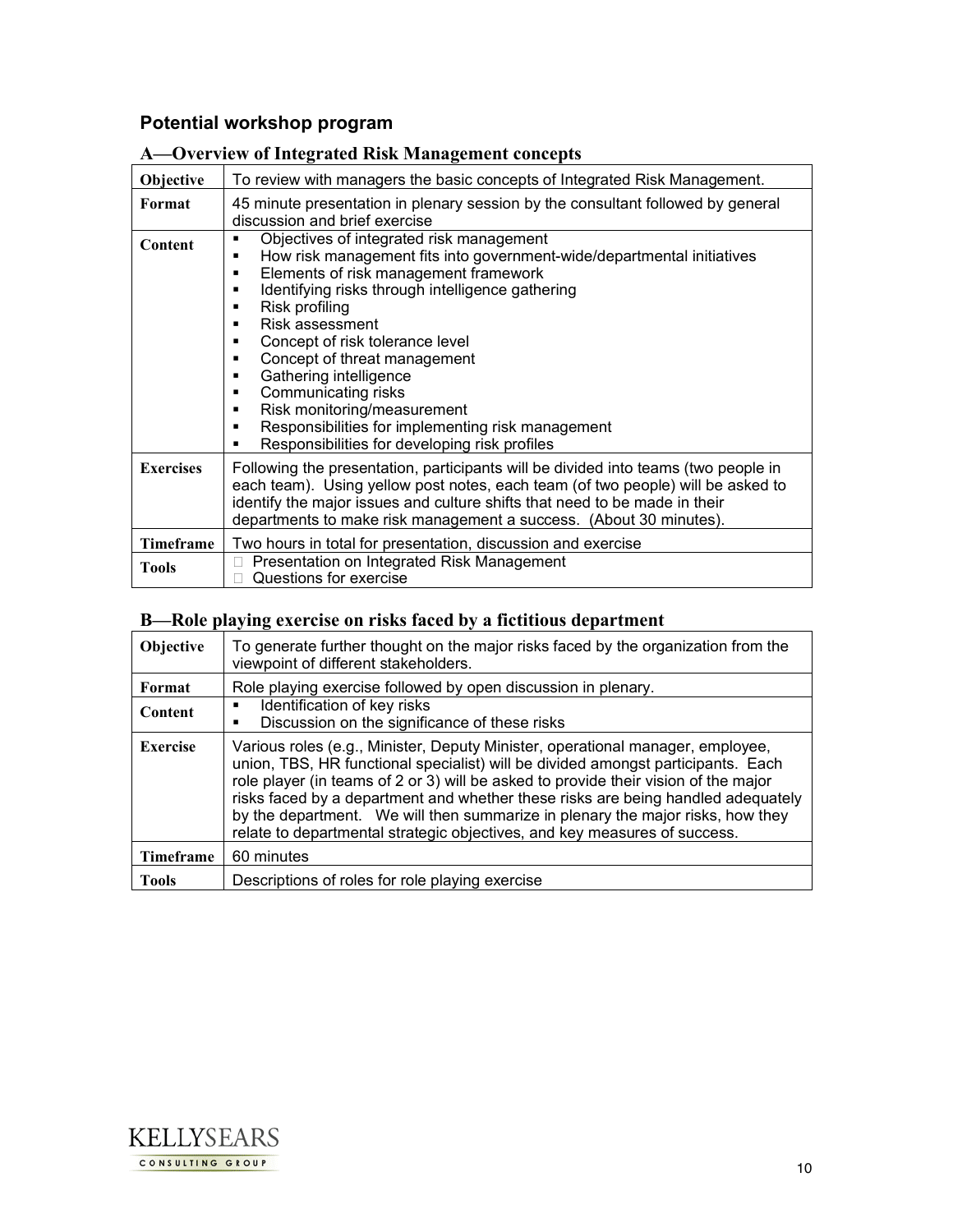# **C—Identification of corporate risks**

| <b>Objective</b> | To identify the organization-wide risks.                                                                                                                                                                                               |
|------------------|----------------------------------------------------------------------------------------------------------------------------------------------------------------------------------------------------------------------------------------|
| Format           | Introduction by the consultant, followed by exercise in groups to identify corporate<br>risks and presentation by each group.                                                                                                          |
| <b>Content</b>   | Identification of key risks<br>٠<br>Categorization of risks (e.g., human health, environment, trade, legal, human<br>٠<br>resources)<br>Probability of risk (low, med, high)<br>п<br>Impact of risk<br>п<br><b>Risk timeframe</b><br>п |
| <b>Exercise</b>  | Nil                                                                                                                                                                                                                                    |
| <b>Timeframe</b> | 90 minutes                                                                                                                                                                                                                             |
| <b>Tools</b>     | Questions for exercise<br>п<br>Templates to identify risks<br>▪                                                                                                                                                                        |

#### **D—Identification of criteria to prioritize risks**

| <b>Objective</b> | To establish the criteria that should be used to prioritize the risks identified to date<br>for each department.                                                                                                                                                                                                                                                                                                                                                |
|------------------|-----------------------------------------------------------------------------------------------------------------------------------------------------------------------------------------------------------------------------------------------------------------------------------------------------------------------------------------------------------------------------------------------------------------------------------------------------------------|
| Format           | Introduction by the consultant, followed by exercise to brainstorm on criteria by<br>individual groups and then a plenary discussion.                                                                                                                                                                                                                                                                                                                           |
| <b>Content</b>   | Criteria to prioritize risks<br>٠<br>Approach for prioritizing risks<br>▪                                                                                                                                                                                                                                                                                                                                                                                       |
| <b>Exercise</b>  | Participants will be divided into groups. Each group will be asked to identify<br>criteria to prioritize the risks (maximum of five or six criteria). For example, criteria<br>could include impact on clients, impact on service delivery, and liability to the<br>Crown, staff morale. Criteria could also be potential impact on strategic objectives<br>of the department. During the plenary, we will develop a single list of prioritization<br>criteria. |
| Timeframe        | 30 minutes                                                                                                                                                                                                                                                                                                                                                                                                                                                      |
| <b>Tools</b>     | Questions for exercise                                                                                                                                                                                                                                                                                                                                                                                                                                          |

# **E—Prioritization of risks**

| <b>Objective</b> | To assign a priority (high, medium, low) to each of the risks, using the prioritization<br>criteria developed above.                                                                                                                                                                                            |
|------------------|-----------------------------------------------------------------------------------------------------------------------------------------------------------------------------------------------------------------------------------------------------------------------------------------------------------------|
| Format           | Introduction by the consultant, followed by exercise in groups and then a plenary<br>discussion to agree on relative priorities.                                                                                                                                                                                |
| Content          | Prioritization process<br>٠                                                                                                                                                                                                                                                                                     |
| <b>Exercise</b>  | Participants will work in groups. Groups will be provided the same list of risks to<br>prioritize. Each group will be asked to prioritize the risks using the criteria<br>identified in the previous exercise. During the plenary, we will attempt to reach<br>agreement on the relative priority of the risks. |
| <b>Timeframe</b> | 60 minutes                                                                                                                                                                                                                                                                                                      |
| <b>Tools</b>     | List of risks<br>٠<br><b>Prioritization worksheets</b><br>п<br>Instructions for exercise<br>п                                                                                                                                                                                                                   |

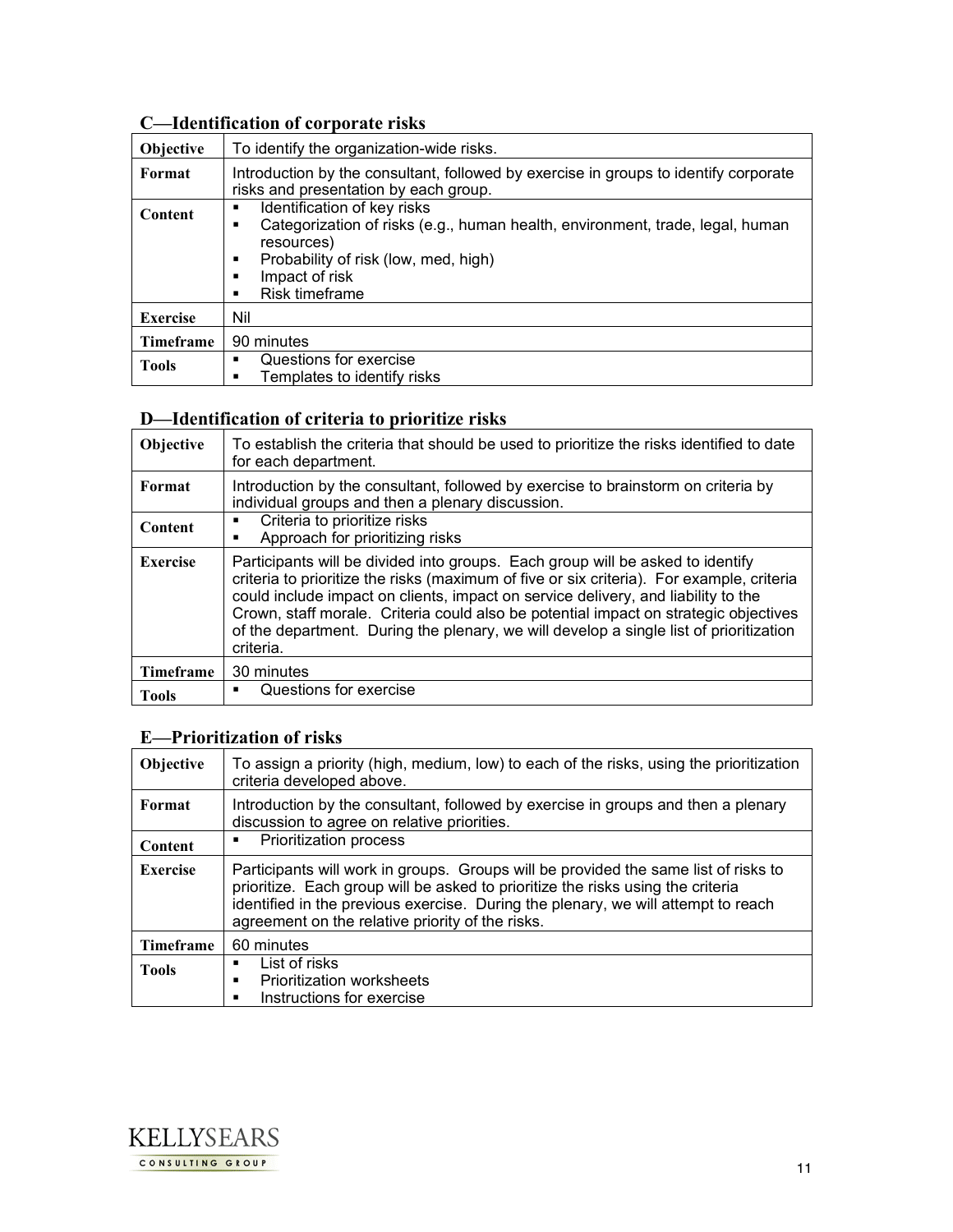# **F—Qualification of high priority risks**

| Objective        | To describe for each of the high priority risks the significance of the risk, the<br>potential impact, how the risk could be measured from a qualitative and<br>quantitative perspective, how the level of risk tolerance could be established, and<br>measures that are currently in place to mitigate the risk. |
|------------------|-------------------------------------------------------------------------------------------------------------------------------------------------------------------------------------------------------------------------------------------------------------------------------------------------------------------|
| <b>Content</b>   | Qualitative and quantitative description of risk<br>п<br>Approach for measuring risk and risk tolerance level<br>п<br>Mitigation measures in place (or that should be put in place)                                                                                                                               |
| Format           | Introduction by the consultant, followed by exercises in groups and then a plenary<br>discussion to share the results                                                                                                                                                                                             |
| <b>Exercise</b>  | Each group will be asked to describe a specific risk based on a common template.                                                                                                                                                                                                                                  |
| <b>Timeframe</b> | 2 hours (including introduction by the consultant, work in group exercise, and<br>plenary discussion of each risk)                                                                                                                                                                                                |
| <b>Tools</b>     | List of high priority risks<br>٠<br>Common template to describe each high priority risk<br>п                                                                                                                                                                                                                      |

### **G—Responsibilities for risk management**

| <b>Objective</b> | To identify the responsibilities for implementing risk management in the<br>department.                                                |
|------------------|----------------------------------------------------------------------------------------------------------------------------------------|
| <b>Content</b>   | Division of responsibilities for risk management<br>Senior management commitment and sponsorship<br>Champion for risk management       |
| Format           | Introduction by the consultant, followed by group exercises to identify key<br>responsibilities for implementing risk management.      |
| <b>Exercise</b>  | Each group will be asked to identify key parties involved in implementing risk<br>management and what their responsibilities should be |
| Timeframe        | 1 hour (including introduction by the consultant, work in group exercise, and<br>plenary discussion)                                   |
| <b>Tools</b>     | Questionnaire<br>٠<br>Draft list of responsibilities by key positions<br>п                                                             |

# **H—Implementation plans**

| Objective        | To determine the key tasks required to implement risk management in the<br>organization (e.g., finalizing risk profile, communicating risk tolerance levels,<br>learning programs, monitoring risks)                                                                                                                                                                                                                                                                                  |
|------------------|---------------------------------------------------------------------------------------------------------------------------------------------------------------------------------------------------------------------------------------------------------------------------------------------------------------------------------------------------------------------------------------------------------------------------------------------------------------------------------------|
| Content          | Next steps, key implementation steps, sequencing and responsibilities<br>п<br>Capacity of the department<br>п<br>Major roadblocks<br>п                                                                                                                                                                                                                                                                                                                                                |
| Format           | Introduction by the consultant, followed by exercise in groups to develop<br>implementation plans.                                                                                                                                                                                                                                                                                                                                                                                    |
| <b>Exercise</b>  | Each group will be asked to identify the key deliverables, overall timeline, the<br>overall approach, key steps, skills, and estimated level of effort. Each group will<br>also be asked to identify critical issues in terms of the capacity of the department,<br>and feasibility of being successful, and key risks or constraints. During the<br>plenary, we will review the implementation plans, and discuss requirements in<br>terms of the overall governance and leadership. |
| <b>Timeframe</b> | 60 minutes (including health break)                                                                                                                                                                                                                                                                                                                                                                                                                                                   |
| <b>Tools</b>     | Instructions for exercise<br>$\blacksquare$<br>Implementation plan template<br>п                                                                                                                                                                                                                                                                                                                                                                                                      |

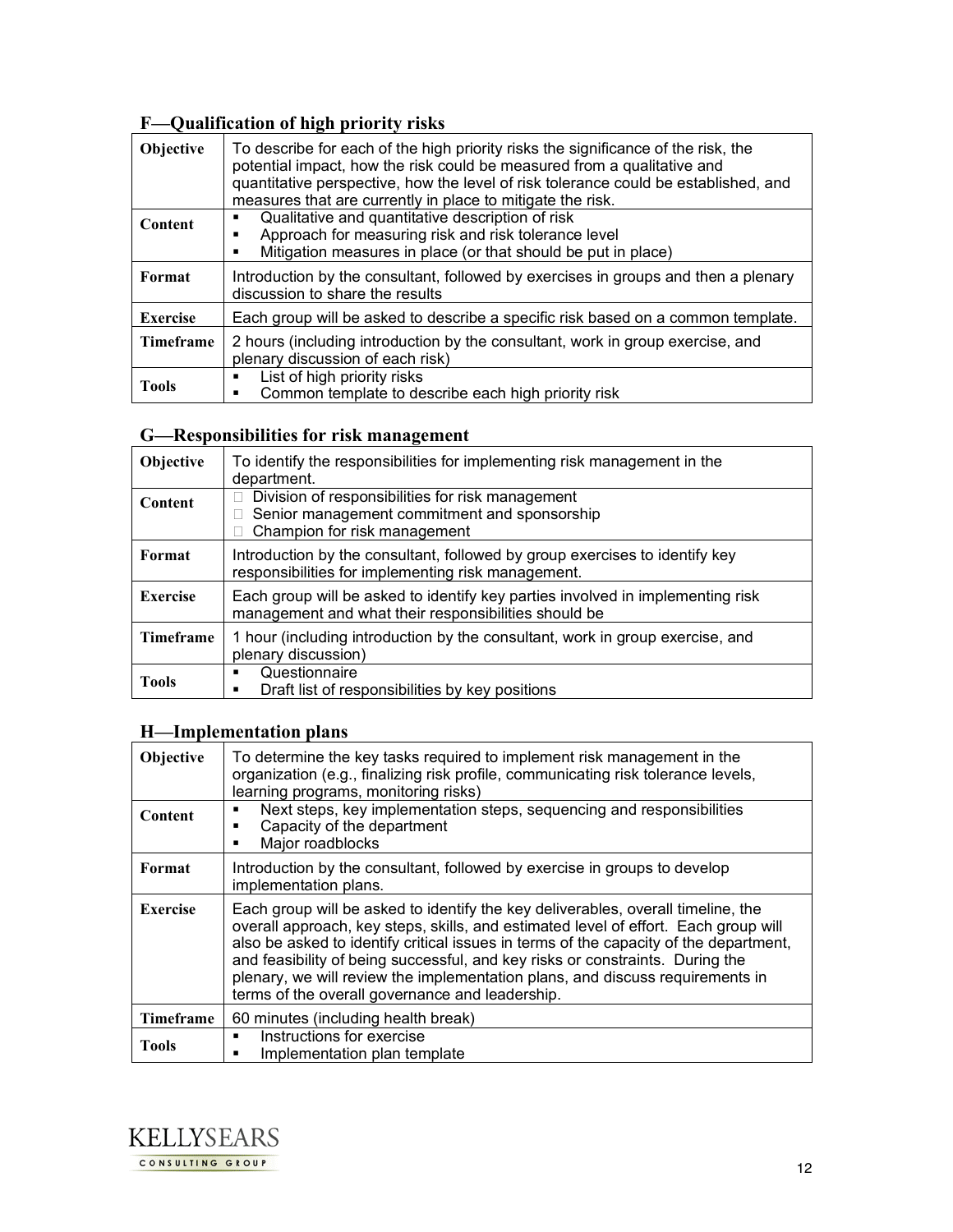# **I—Biggest challenge for implementation**

| <b>Objective</b> | To discuss the major culture change (or changes) that will be required by the<br>department, and the implications of these changes for the organization at an<br>operational level.                                                                                                                |
|------------------|----------------------------------------------------------------------------------------------------------------------------------------------------------------------------------------------------------------------------------------------------------------------------------------------------|
| <b>Content</b>   | Culture aspects<br>٠<br>Major roadblocks<br>Major changes required<br>п<br>Linkages with departmental processes<br>$\blacksquare$<br>Key communications messages<br>п                                                                                                                              |
| Format           | Introduction by the consultant, followed by exercise all together to confirm the<br>major cultural shifts required, and discuss adjustments required within the<br>departments                                                                                                                     |
| <b>Exercise</b>  | Discussion will be carried out around some key questions: what are the major<br>cultural changes required to implement risk management? What adjustments will<br>be required within departments to make this happen? How will we know if we<br>have been successful? How will we monitor progress? |
| <b>Timeframe</b> | 60 minutes                                                                                                                                                                                                                                                                                         |
| <b>Tools</b>     | Question set                                                                                                                                                                                                                                                                                       |

# **J—What does it mean for you as a manager?**

| <b>Objective</b> | To think about the implications of risk management for each person as an<br>individual manager, and what it means on a day-to-day basis.                                                                                                                                                                                 |
|------------------|--------------------------------------------------------------------------------------------------------------------------------------------------------------------------------------------------------------------------------------------------------------------------------------------------------------------------|
| <b>Content</b>   | Impact on role of managers<br>п<br>Impact on accountability agreements of managers<br>п<br>Changes in orientation/outlook required by managers<br>п<br>Key communication messages                                                                                                                                        |
| Format           | Individual exercise by each participant to identify the 1 to 3 changes that would<br>need to be made in the next six months to better integrate risk management within<br>their everyday operations. This will be followed by a plenary discussion.                                                                      |
| <b>Exercise</b>  | Participants will identify each change on a post note anonymously and stick it on a<br>wall reserved for this purpose. We will then review the post notes as part of the<br>plenary session, and note common trends or patterns. Participants would also be<br>asked to evaluate the workshop by means of questionnaire. |
| <b>Timeframe</b> | 30 minutes                                                                                                                                                                                                                                                                                                               |
| <b>Tools</b>     | Question set                                                                                                                                                                                                                                                                                                             |

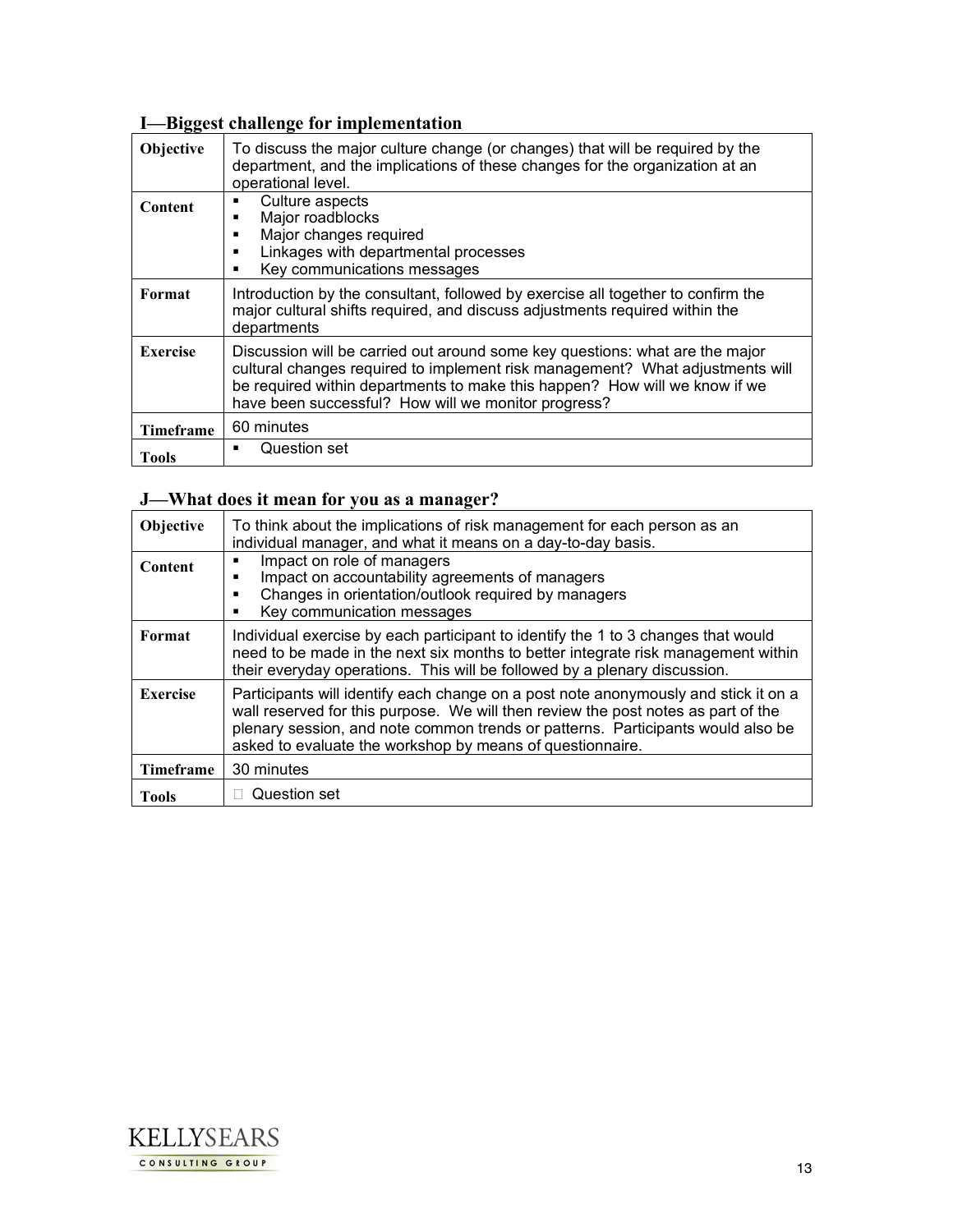# **D. Proposed work plan**

The following work plan would need to be customized to the requirements of the organization.

### **1. Develop detailed work plan**

We will meet with the project authority, review the steps of the work plan, identify relevant documents and sources for the literature scan, and identify particular risks and issues that may arise during the project.

Following this meeting, we will develop a detailed work plan for the project with an updated timeline. We will also update the proposed program structure for the workshop detailing the agenda, workshop outline, the scheduling, key messages to solicit participation at the workshops, and the roles of the facilitators and the participants.

### **2. Develop workshop materials**

We will develop an overall workbook for each participant, including detailed instructions for the workshop participants, exercise templates, and background documents (e.g., *TBS Integrated Risk Management Framework*, *Guide to Getting Started: The Corporate Risk Profile*).

### **3. Prepare for workshops**

The preparation for the workshops will include meetings with the project authority to review the workshop programme and documents, identification of key communications messages, strategies to maintain the interest of the participants, and logistical matters such as the scheduling of the workshops, and the translation, packaging and distribution of the documents.

### **4. Deliver workshops**

To ensure maximum flexibility, we have assumed that these workshops would be 2 days in length (this would need to be discussed further). Workshops would be held with a representative sample of participants, including DGs, Directors and middle managers. The organization would be responsible for soliciting participation from managers in their organization.

### **5. Agree on overall approach for preparing corporate risk profile**

We will develop a Corporate Risk Profile template to be used to identify the corporate risks and prepare the Corporate Risk Profile for the organization. This template would build on the findings of the workshops, and would be developed in close cooperation with the project authority.

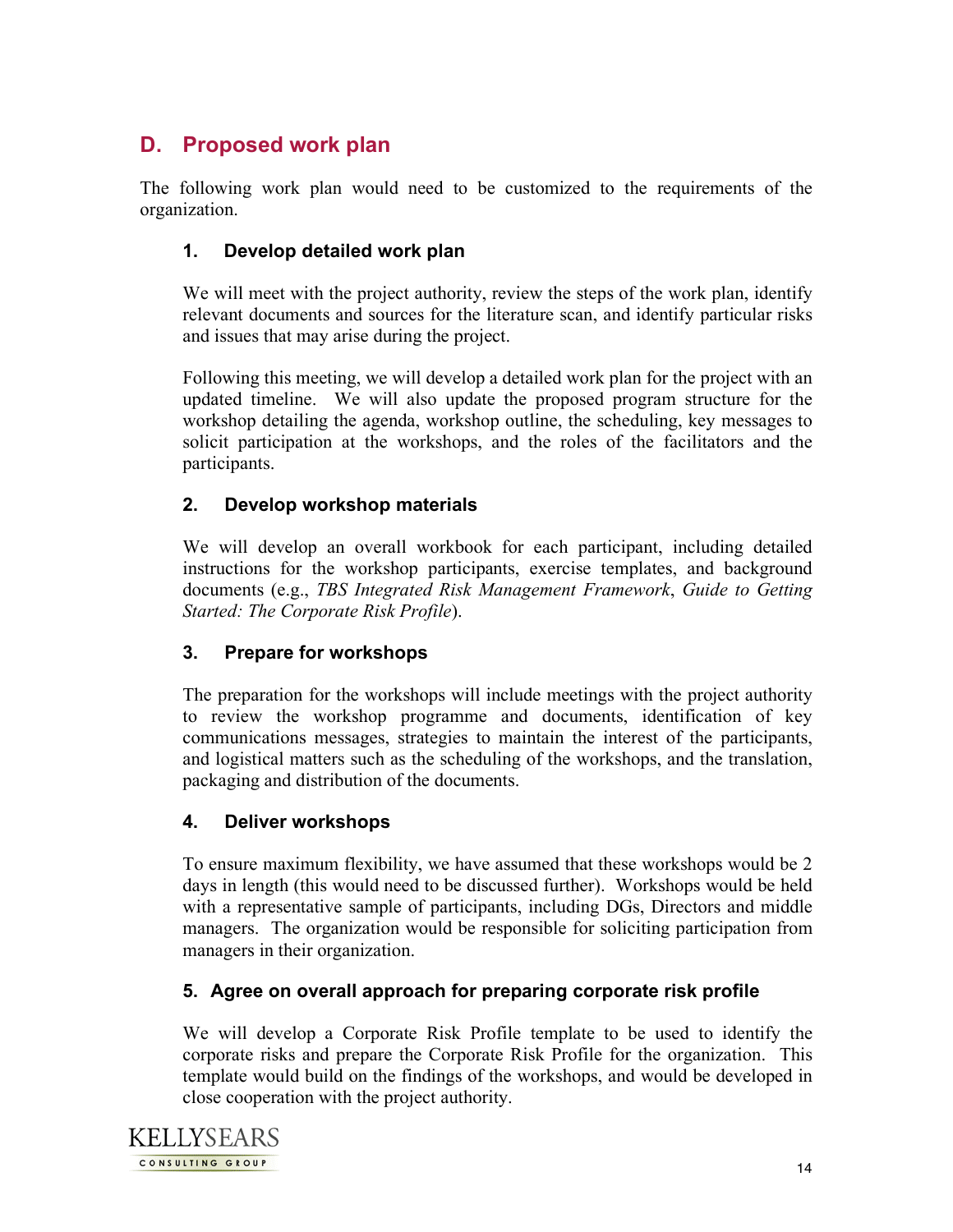#### **6. Prepare consolidated summary of workshop notes**

We will collect and prepare detailed notes on the participants' input at the workshops and provide a typed summary of the notes to the project authority. These notes will be prepared in the format of a preliminary risk profile, with a summary highlighting overall findings and conclusions.

### **7. Develop draft of corporate risk profile**

We will develop a draft of the corporate risk profile for the organization based on the information gathered at the workshops, and other relevant information provided by the project authority. This risk profile will be prepared using the Corporate Risk Profile template, making appropriate adjustments to suit the particular circumstances of the organization.

#### **8. Present corporate risk profile to senior managers of the organization**

We will meet with senior managers of the department to debrief them on the discussions and results of the workshops, to present and discuss with them the first draft of the risk profile, to review the proposed approach to the development of the corporate risk profile, and to seek their input and validation feedback.

We have assumed that these meetings could be held on a group or individual basis. Group discussions would be preferable in terms of generating discussion, but may not always be possible in light of the availability of the managers.

Based on these meetings, we will update the corporate risk profile for the department.

### **9. Present corporate risk profile to senior management**

We will prepare a presentation and present the corporate risk profile to senior management of the organization, including the key messages and findings from the workshops, and potential strategies to integrate the findings into the strategic decision-making processes of the organization, for example, the strategic planning and business planning processes. Based on feedback received during these presentations, we will update the corporate risk profile.